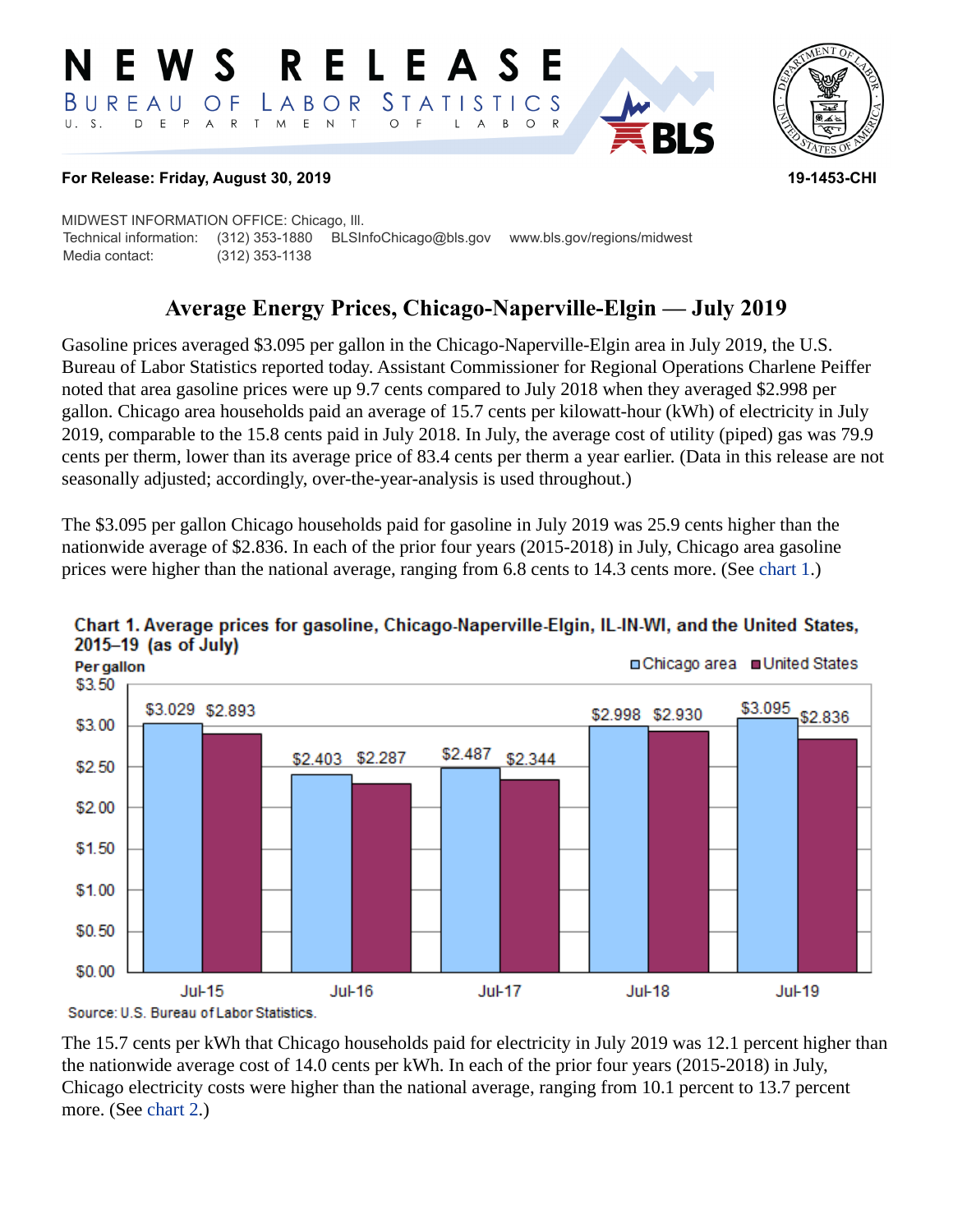#### <span id="page-1-0"></span>Chart 2. Average prices for electricity, Chicago-Naperville-Elgin, IL-IN-WI, and the United States, 2015-19 (as of July)



Prices paid by Chicago area consumers for utility (piped) gas, commonly referred to as natural gas, were 79.9 cents per therm in July 2019, 22.4 percent below the national average of \$1.029 per therm. In each of the previous four years (2015-2018) in July, Chicago area utility (piped) gas costs were lower than the national average, ranging from 14.8 percent to 19.7 percent less. (See [chart 3.](#page-1-1))



# <span id="page-1-1"></span>Chart 3. Average prices for utility (piped) gas, Chicago-Naperville-Elgin, IL-IN-WI, and the United States, 2015-19 (as of July)

The **Chicago-Naperville-Elgin, IL-IN-WI,** core based statistical area consists of Cook, DeKalb, DuPage, Grundy, Kane, Kendall, Lake, McHenry, and Will Counties in Illinois; Jasper, Lake, Newton, and Porter Counties in Indiana; and Kenosha County in Wisconsin.

Historical average energy prices for the U.S. and select metropolitan areas are available at [www.bls.gov/](https://www.bls.gov/regions/midwest/data/averageenergyprices_selectedareas_table.htm) [regions/midwest/data/averageenergyprices\\_selectedareas\\_table.htm.](https://www.bls.gov/regions/midwest/data/averageenergyprices_selectedareas_table.htm)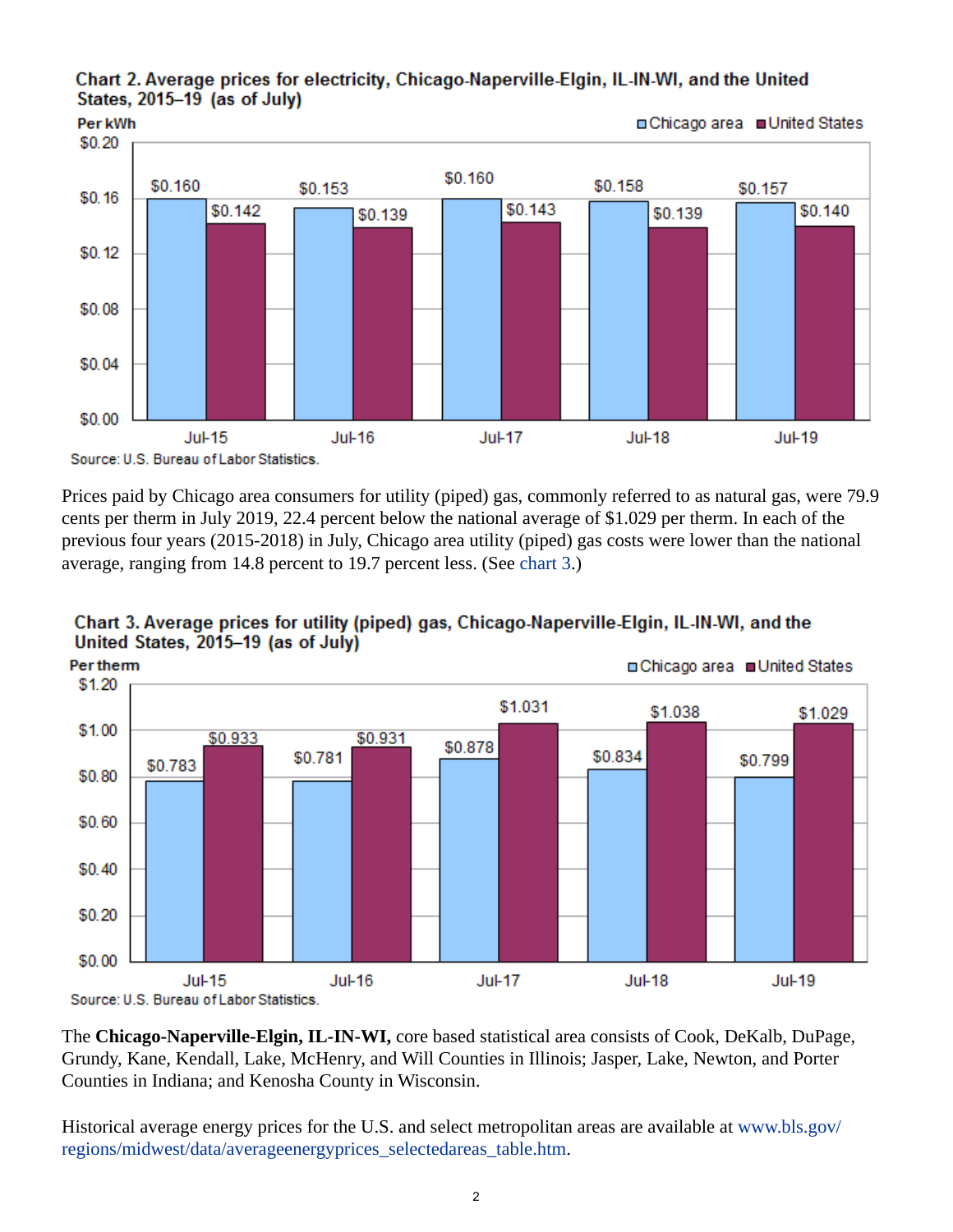### **The Consumer Price Index for August 2019 is scheduled to be released on Thursday, September 12, 2019.**

# **Technical Note**

Average prices are estimated from Consumer Price Index (CPI) data for selected commodity series to support the research and analytic needs of CPI data users. Average prices for electricity, utility (piped) gas, and gasoline are published monthly for the U.S. city average, the 4 regions, 9 divisions, 2 population size classes, 8 region/size-class cross-classifications, and the 23 largest local index areas. For electricity, average prices per kilowatt-hour (kWh) are published. For utility (piped) gas, average prices per therm are published. For gasoline, the average price per gallon is published. Average prices for commonly available grades of gasoline are published as well as the average price across all grades.

All eligible prices are converted to a price per normalized quantity. These prices are then used to estimate a price for a defined fixed quantity. The average price per kilowatt-hour represents the total bill divided by the kilowatt-hour usage. The total bill is the sum of all items applicable to all consumers appearing on an electricity bill including, but not limited to, variable rates per kWh, fixed costs, taxes, surcharges, and credits. This calculation also applies to the average price per therm for utility (piped) gas.

Information in this release will be made available to sensory impaired individuals upon request. Voice phone: (202) 691-5200; Federal Relay Service: (800) 877-8339.